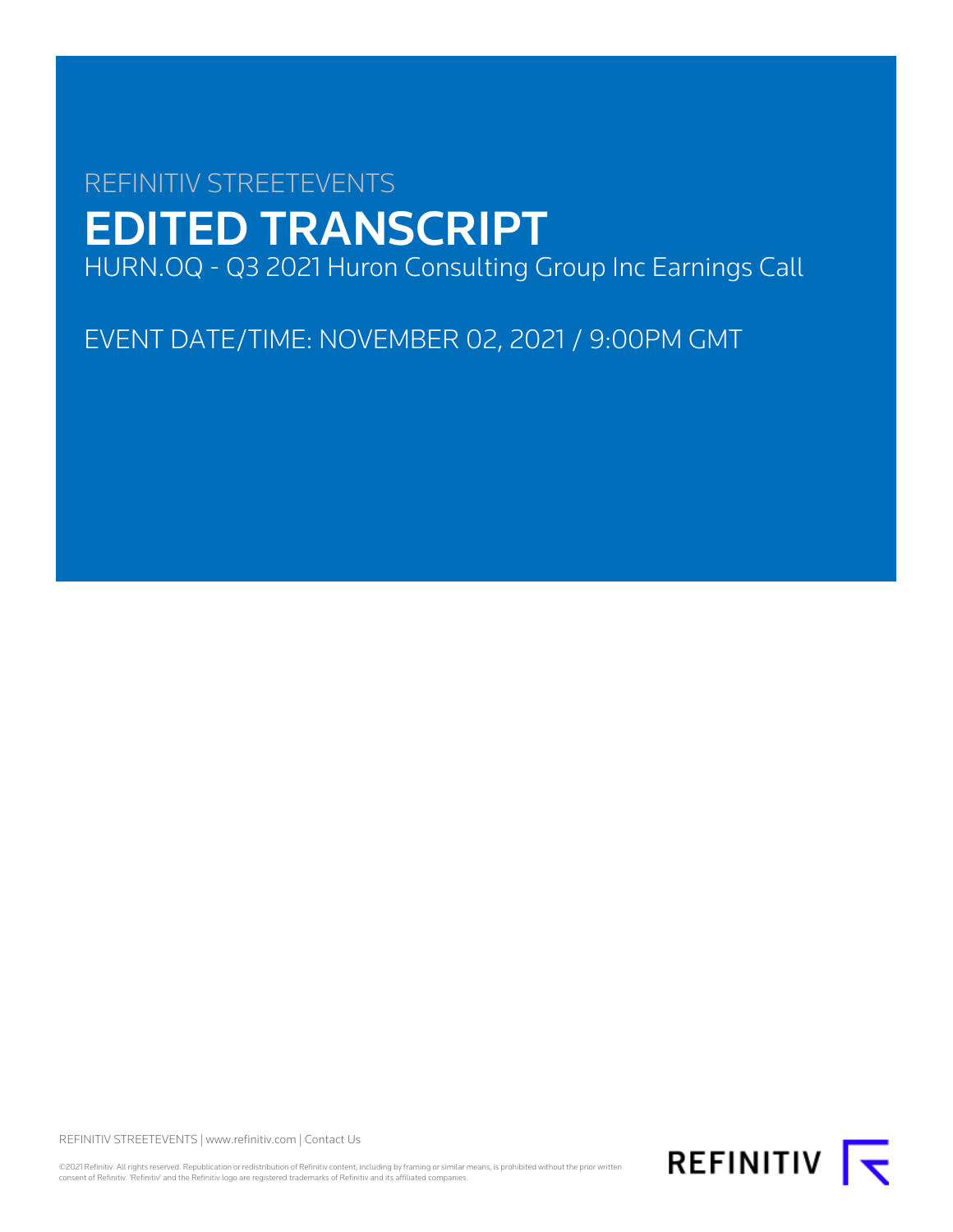#### **CORPORATE PARTICIPANTS**

**[James H. Roth](#page-1-0)** Huron Consulting Group Inc. - CEO & Director **[John D. Kelly](#page-3-0)** Huron Consulting Group Inc. - Executive VP, CFO & Treasurer

### **CONFERENCE CALL PARTICIPANTS**

**[Andrew Owen Nicholas](#page-7-0)** William Blair & Company L.L.C., Research Division - Analyst **[Jasper James Bibb](#page-5-0)** Truist Securities, Inc., Research Division - Associate **[Joshua David Vogel](#page-10-0)** Sidoti & Company, LLC - Analyst **[Kevin Mark Steinke](#page-8-0)** Barrington Research Associates, Inc., Research Division - MD

#### **PRESENTATION**

#### **Operator**

Good afternoon, ladies and gentlemen, and welcome to Huron Consulting Group's webcast to discuss financial results for the third quarter 2021. (Operator Instructions) As a reminder, this conference call is being recorded.

Before we begin, I would like to point all of you to the disclosure at the end of the company's news release for information about any forward-looking statements that may be made or discussed on this call. The news release is posted on Huron's website. Please review that information along with the filings with the SEC for a disclosure of factors that may impact subjects discussed in this afternoon's webcast.

The company will be discussing one or more non-GAAP financial measures. Please look at the earnings release and on Huron's website for all of the disclosures required by the SEC, including reconciliation to the most comparable GAAP numbers.

<span id="page-1-0"></span>And now I would like to turn the call over to Jim Roth, Chief Executive Officer of Huron Consulting Group. Mr. Roth, please go ahead.

#### **James H. Roth** - Huron Consulting Group Inc. - CEO & Director

Good afternoon, and welcome to Huron Consulting Group's third quarter 2021 earnings call. With me today are John Kelly, our Chief Financial Officer; and Mark Hussey, our President and Chief Operating Officer.

Third quarter revenues grew 9% year-over-year, driven by growth across all 3 operating segments. The solid growth coming off the heels of significant pandemic-related impact on our 2 largest industries demonstrates the solid foundation of talent we have built to deliver our services. Our pipeline remains robust, and we are focused on converting sales opportunities to enable a strong start in 2022.

I will now provide additional insight into our third quarter performance and then provide color on our expectations for the remainder of 2021. During the third quarter, Healthcare segment revenues grew 6% over the prior year quarter, reflective of the continued recovery for our offerings in the health care industry as the pandemic appears to be waning. As a reminder from our prior earnings call, the strong second quarter revenue in the Healthcare business included the achievement of certain performance-based milestones which came earlier in the year than we had anticipated.

In the third quarter, the delayed timing of certain project start dates and minor pauses in other projects related to the Delta variant surge created a modest headwind to our overall year-over-year growth. In the third quarter, however, we were able to start work on several significant new projects, and we continue to build a robust pipeline and experience near pre-pandemic demand for our assessments in our performance improvement business.

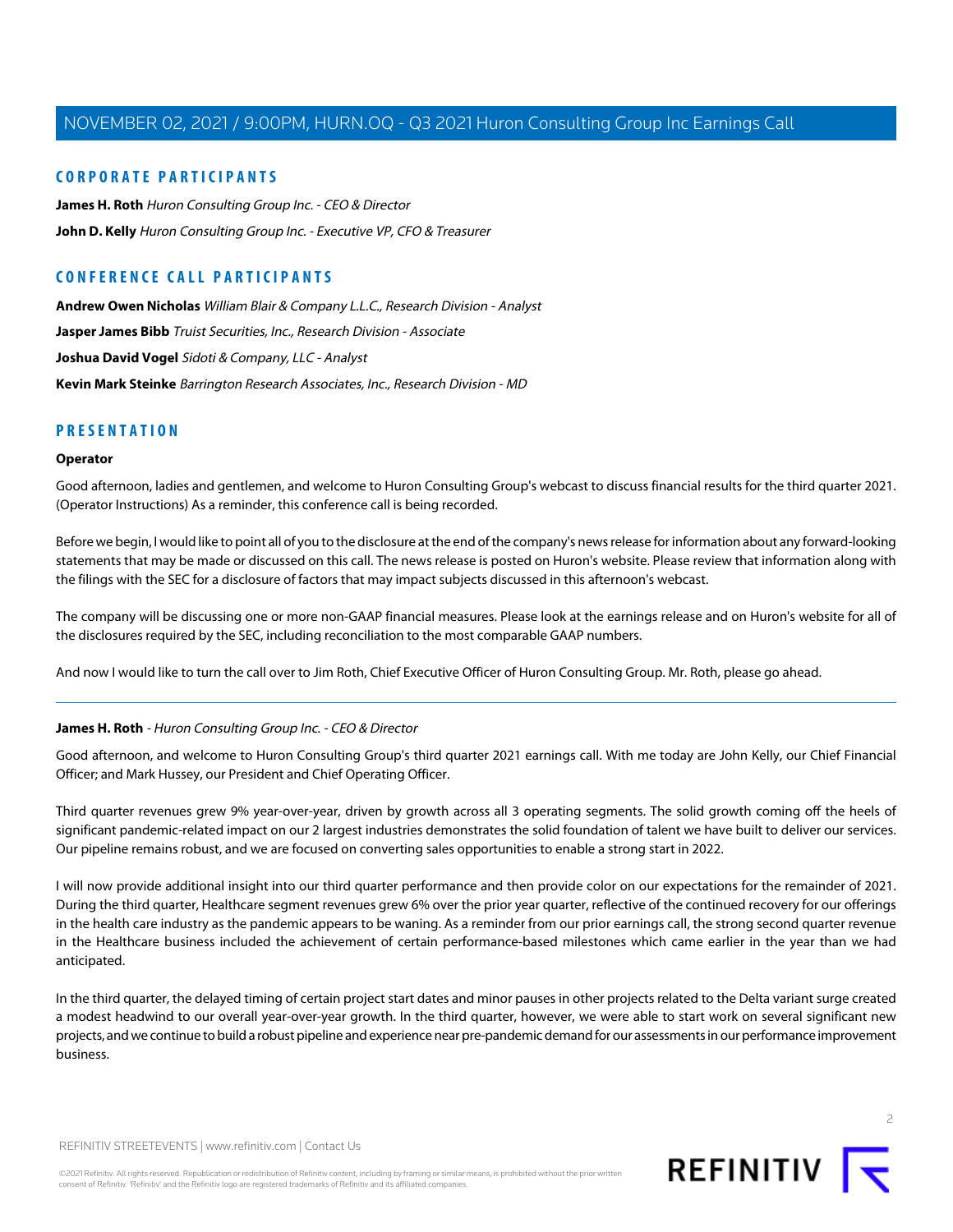The buildup of our pipeline is consistent with the challenges many hospitals and health systems are facing at this stage of the pandemic, notably: increased labor costs, inefficiencies in clinical services due to COVID-related restrictions and importantly, significant morale issues among the physician and nursing staff that are leading to higher turnover and staffing shortages. None of these issues are likely to ebb in the coming year, which will likely lead to increased pressure on margins across our entire client base. We believe that these attributes will enable us to accelerate growth in the fourth quarter and into 2022.

In summary, our full year expectations for this business remain consistent with our previously communicated outlook. Amidst these industry pressures, we are well positioned to help our clients navigate the current challenges while providing strategic, operational and technology services that prepare them for success in a still rapidly changing health care environment.

Our Healthcare business has evolved in recent years in anticipation of the changing landscape for many of our clients. For example, historically, our Healthcare business focused predominantly on revenue cycle and cost improvement. Today, in addition to our traditional performance improvement offerings, we have evolved to add extensive capabilities for clinical transformation, strategy, clinical and administrative technologies and analytics.

Our clients are looking for a comprehensive set of offerings from an experienced team and our 1,200-plus team of health care consultants provide a full suite of capabilities that help our clients address challenges that are more intense and potentially more disruptive than any other time in recent history.

Turning to the Business Advisory segment. In the third quarter of 2021, Business Advisory segment revenues grew 6% over the prior year quarter. This growth was driven by our digital technology and analytics and strategy offerings, which together grew nearly 20% quarter-over-quarter. That growth was offset by lower revenues in our distressed advisory business, reflective of the difficult comparisons to the third quarter of 2020 and lower revenues in our Life Sciences business. We expect our distressed advisory offerings will achieve solid growth in the fourth quarter with the signing of new engagements and the anticipated closing of several broker-dealer success fees.

This segment, which focuses primarily on serving the commercial sector, did not experience a material downturn in demand during the pandemic. Although our strategy business was challenged in 2020, demand has picked up significantly this year, including the most recent quarter. Our technology business, which is the largest business within the Business Advisory segment, has continued to perform well over the past 18 months, and the third quarter was no exception. The growth of our commercial business and the continued expansion of our technology and analytic offerings are anticipated to lead to double-digit growth during the coming years in this segment.

During the third quarter, we announced our intent to sell our Life Sciences practice, and I'd like to provide some color into our rationale for the divestiture. During our recent refresh of our 5-year enterprise strategy, we concluded that our best opportunities for growth and margin expansion lie in areas outside of our life sciences, commercial strategy, pricing and market access practice. Accordingly, we commenced a process to divest this business to concentrate our resources in the areas that represent the best growth opportunities for Huron. Going forward, Huron will continue to serve the life sciences industry through our Innosight, digital and business advisory capabilities.

Turning now to the Education segment. In the third quarter of 2021, Education segment revenues grew 18% over the prior year quarter, driven by strong demand for our student, research and strategy offerings. During the third quarter, we also saw our pipeline for our technology-related offerings begin to convert, giving us confidence that revenue stemming from our cloud implementations will continue to strengthen in the fourth quarter and into 2022. The array of changes taking place in this industry has and will continue to create significant opportunities for Huron.

The need to efficiently manage a complicated, decentralized educational institution is driving demand across our full spectrum of administrative, research and academic offerings. In addition, technology continues to play a substantive role in changing the way education is delivered and administered. Our highly experienced team is well prepared to help our clients address the challenges that are endemic across the higher education industry as institutions, both large and small, compete in this rapidly evolving environment. The historical trajectory for this business yielded 5 years of double-digit revenue growth.

REFINITIV STREETEVENTS | [www.refinitiv.com](https://www.refinitiv.com/) | [Contact Us](https://www.refinitiv.com/en/contact-us)

©2021 Refinitiv. All rights reserved. Republication or redistribution of Refinitiv content, including by framing or similar means, is prohibited without the prior written consent of Refinitiv. 'Refinitiv' and the Refinitiv logo are registered trademarks of Refinitiv and its affiliated companies.

3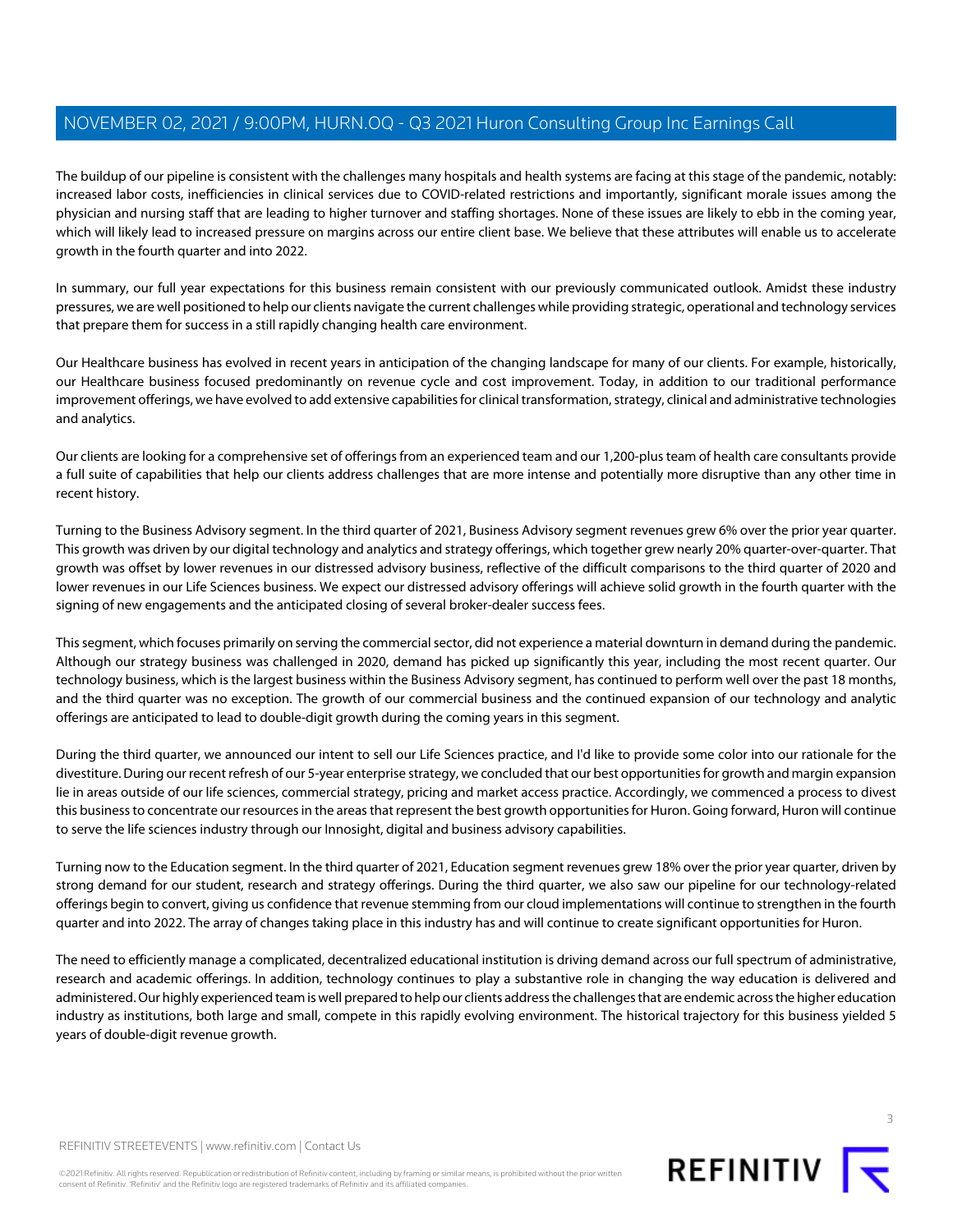That streak ended with the pandemic, which proved to be too much of a headwind to sustain the historical strong performance. We suspect that the pandemic would exacerbate the many challenges facing educational institutions and that the trajectory of the revenue growth in our Education business would return when the challenging circumstances began to wane. And we were correct on that front. The third quarter showed strength across our strategy and operations, research and student offerings and we won some meaningful new ERP engagements after a brief lull in the past 18 months. Our backlog and pipeline provide us with confidence that historical growth rates have returned for this business.

Let me now turn to our outlook for the year. As our press release indicates, we are narrowing our annual revenue guidance to \$885 million to \$905 million, increasing the midpoint by \$5 million to \$895 million. We are also affirming our adjusted EBITDA guidance in a range of 10.8% to 11.3% of revenues. And narrowing our adjusted diluted earnings per share to a range of \$2.53 to \$2.63, increasing the midpoint to \$2.58.

While our business strengthens as the pandemic begins to wane, our updated guidance reflects the continued momentum we anticipate in our business driven by the market demand for our services.

<span id="page-3-0"></span>Now let me turn it over to John for a more detailed discussion of the financial results. John?

#### **John D. Kelly** - Huron Consulting Group Inc. - Executive VP, CFO & Treasurer

Thank you, Jim, and good afternoon, everyone. Before I begin, please note that I will be discussing non-GAAP financial measures such as EBITDA, adjusted EBITDA, adjusted net income, adjusted EPS and free cash flow. Our press release, 10-Q and Investor Relations page on the Huron website have reconciliations of these non-GAAP measures to the most comparable GAAP measures, along with the discussion of why management uses these non-GAAP measures and why management believes they provide useful information to investors regarding our financial condition and operating results. Also, unless otherwise stated, my comments today are all on a continuing operations basis. Also, the divestiture of our Life Sciences business, the closing of which we announced this morning, is included in our results for the quarter in the Business Advisory segment.

Now let me walk you through some of the key financial results for the quarter. Revenues for the third quarter of 2021 were \$224 million, up 9.1% from \$205.3 million in the same quarter of 2020. The increase in revenues in the quarter was driven by growth across all 3 operating segments. Net income was \$13.7 million or \$0.64 per diluted share in the third quarter of 2021 compared to \$11.1 million or \$0.50 per diluted share in the same quarter in the prior year. Our effective income tax rate in the third quarter of 2021 was 12.5% compared to 17.7% 1 year ago. Our effective tax rate for Q3 of 2021 was more favorable than the statutory rate, inclusive of state income taxes, primarily due to discrete tax benefits for U.S. federal return to provision adjustments related to the 2020 corporate income tax return.

Adjusted EBITDA was \$26.4 million in Q3 2021 or 11.8% of revenues compared to \$23.6 million in Q3 of 2020 or 11.5% of revenues. Adjusted non-GAAP net income was \$16.8 million or \$0.78 per diluted share in the third quarter of 2021 compared to \$13 million or \$0.59 per diluted share in the same period of 2020.

Now I'll make a few comments about the performance of each of our operating segments. The Healthcare segment generated 42% of total company revenues during the third quarter of 2021. This segment posted revenues of \$92.8 million for the third quarter of 2021, up \$5.4 million or 6.2% from the third quarter of 2020. The increase in revenue primarily reflects increased demand for both our performance improvement and revenue cycle managed services offerings.

Operating income margin for Healthcare was 32.6% in Q3 2021 compared to 29.3% for the same quarter in 2020. The increase in margin over the prior year quarter was primarily attributable to a decrease in performance bonus expense year-over-year.

The Business Advisory segment generated 31% of total company revenues during the third quarter of 2021. The segment posted revenues of \$70 million in Q3 2021, up \$3.9 million or 5.9% from the third quarter of 2020. Revenues for the third quarter of 2021 and included \$4.5 million from our acquisitions of ForceIQ and Unico Solution. Revenues for the third quarter of 2021 also included \$5.1 million from our Life Sciences practice, which was divested during the fourth quarter of 2021. The quarter-over-quarter increase in revenue was driven by our strategy and digital technology and analytics offerings.



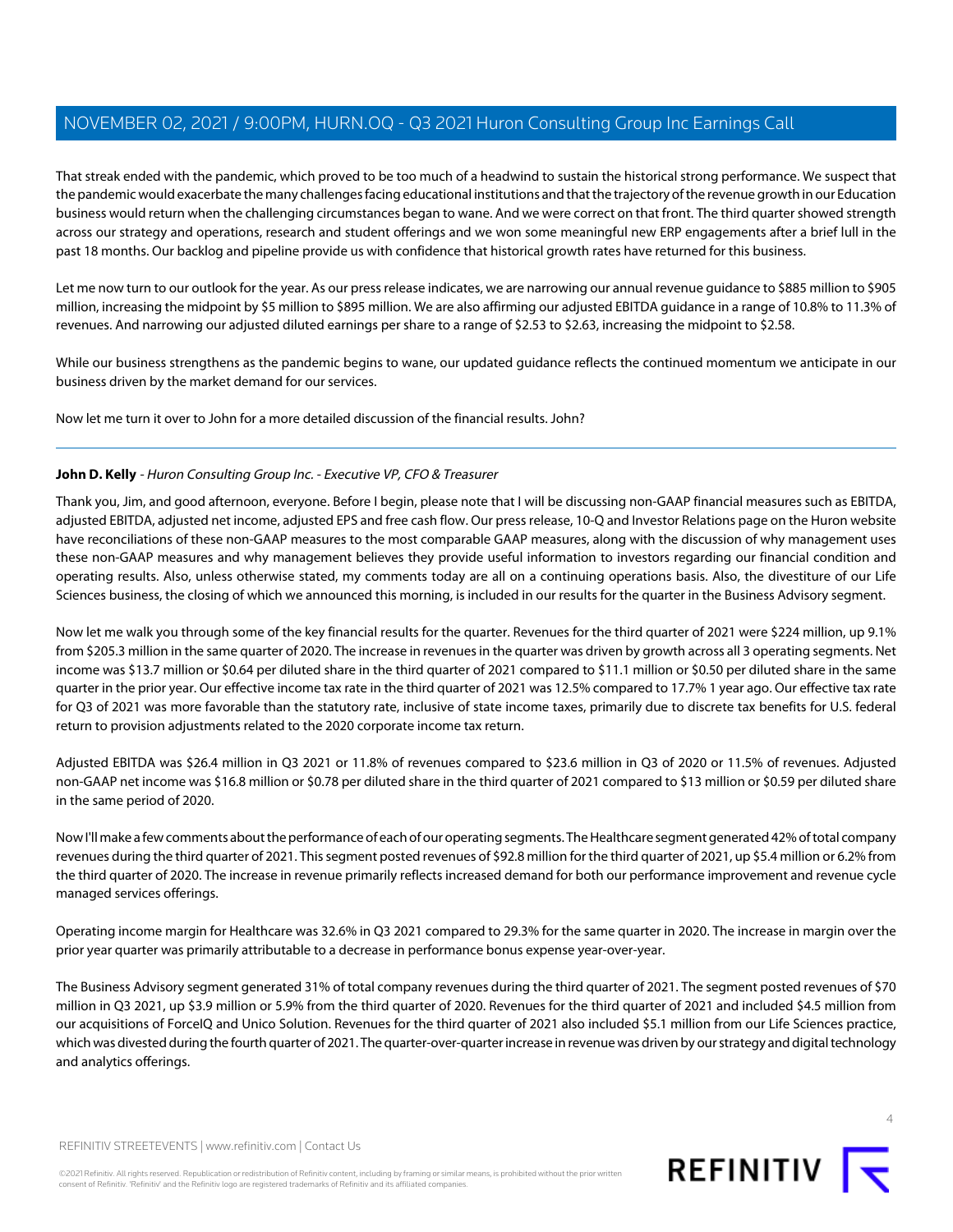The operating income margin for the Business Advisory segment was 14.1% for Q3 2021 compared to 16.3% for the same quarter in 2020. The quarter-over-quarter decline in margin was primarily due to increases in salaries and related expenses for our revenue-generating professionals and contractor expense as percentages of revenues. The operating margin also reflects the timing of success fees from our broker-dealer, which had fewer success fees in the third quarter than we anticipate in the fourth quarter. These decreases were partially offset by a decrease in performance bonus expense for our revenue-generating professionals.

The Education segment generated 27% of total company revenues during the third quarter of 2021. The segment posted revenues of \$61.2 million in Q3 2021, up \$9.3 million or 18% from the third quarter of 2020. The increase in revenue reflects increased demand for our student, research and strategy offerings. The operating income margin for Education was flat at 24.2% in the third quarter of 2021 when compared to the same quarter in 2020.

Other corporate expenses not allocated at the segment level were \$31.4 million in Q3 2021 compared with \$29 million in Q3 2020. Unallocated corporate expenses in the third quarter of 2021 include \$400,000 of income related to the decreased liability of our deferred compensation plan, which is fully offset in other income by the corresponding loss in assets used to fund that plan. Unallocated corporate expenses in the third quarter of 2020 included \$1.8 million of similar expense related to our deferred compensation plan.

Excluding the impact of the deferred compensation plan in both periods, the \$4.6 million increase in unallocated expense primarily relates to increases in share-based compensation and salaries and related expenses for our support resources, restructuring charges, software and data hosting expenses and legal expenses, partly offset by a decrease in performance bonus expense for our support resources.

The year-over-year third quarter increase in stock compensation expense primarily reflects a reduction in expense related to our long-term incentive plan for executive officers in the third quarter of 2020 due to revised projections related to the pandemic at that time.

Now turning to the balance sheet and cash flows. DSO came in at 76 days for the third quarter of 2021 compared to 73 days for the second quarter of 2021 and 62 days for the third quarter of 2020. The increase in DSO during the quarter is related to a slight increase in working capital primarily due to certain larger health care and education projects with contractual payment schedules where we anticipate to bill and collect in the fourth quarter of 2021, and in some cases, the first quarter of 2022, coupled with a decrease in revenue during the quarter compared to the second quarter of 2021. We expect DSO to normalize to around 65 days over the remainder of 2021.

Total debt includes the \$260 million in senior bank debt and a \$3 million promissory note for a total debt of \$263 million. We finished the quarter with cash of \$11 million for net debt of \$252 million. Our leverage ratio, as defined in our senior bank agreement, was approximately 2.7x adjusted EBITDA as of September 30, 2021 compared to 2.1x adjusted EBITDA at the end of Q3 2020. We expect to finish the year with a leverage ratio below 2x adjusted EBITDA.

Cash flow generated from operations in the third quarter of 2021 was \$33.8 million, and we used \$4.6 million of our cash to invest in capital expenditures, inclusive of internally developed software costs, resulting in free cash flow of \$29.2 million.

During the third quarter, we repaid \$12 million in company portion FICA taxes related to 2020 that had been deferred under the CARES Act. We used \$25 million of our cash to repurchase shares of our common stock during the quarter, bringing the year-to-date total up to \$60.2 million. We now expect free cash flow for the full year 2021 to be at the low end of our original guidance range of \$55 million to \$75 million.

We anticipate our conversion of adjusted EBITDA to free cash flow in 2021 to be lower than our historical average due to an unusually low DSO of 52 days as of December 31, 2020, which puts some cash receipts that would have normally occurred in the first quarter of this year into the fourth quarter of last year: a slightly higher-than-normal DSO expected as of December 31, 2021 due to contractual payment schedules on certain larger Healthcare and Education segment projects; the previously mentioned 2021 repayment of deferred company portion FICA taxes from 2020 related to the CARES Act; and the anticipated ramp in revenue for the fourth quarter of 2021. We expect our conversion of adjusted EBITDA to free cash flow to normalize to historic levels in 2022.



©2021 Refinitiv. All rights reserved. Republication or redistribution of Refinitiv content, including by framing or similar means, is prohibited without the prior written consent of Refinitiv. 'Refinitiv' and the Refinitiv logo are registered trademarks of Refinitiv and its affiliated companies.

REFINITIV **I**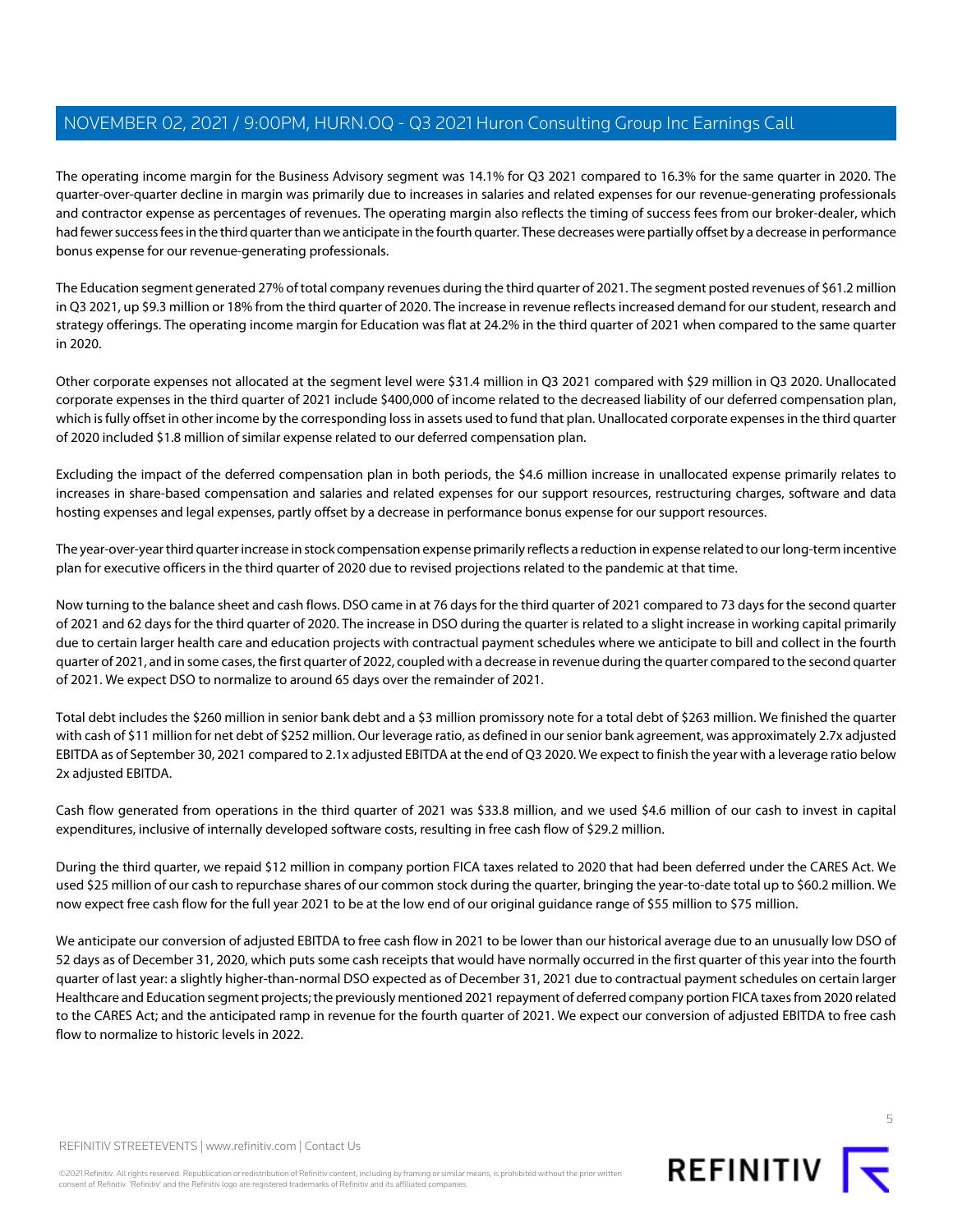Finally, let me turn to our expectations and guidance for 2021. As Jim noted, we are narrowing our full year 2021 revenue guidance to \$885 million to \$905 million, raising the midpoint to \$895 million. In addition, we are reaffirming our full year adjusted EBITDA percentage guidance to be in a range of 10.8% to 11.3% of revenues. And we are narrowing our full year adjusted non-GAAP diluted earnings per share guidance to be in a range of \$2.53 to \$2.63, raising the midpoint to \$2.58. Finally, we expect our full year effective tax rate to be in the low 20% range. Our updated guidance is inclusive of the impact of the divestiture of our Life Sciences practice.

Looking beyond 2021, full year 2022 revenues will reflect the impact of the sale of the Life Sciences business. However, we do not expect any significant impact related to the sale on our adjusted EBITDA margin percentage or adjusted earnings per share after consideration of corporate savings related to the transaction as well as the anticipated use of the transaction proceeds.

We will continue to execute our balanced capital allocation strategy with the proceeds received from the sale as well as our free cash flow in the fourth quarter. We currently intend to use the net proceeds to reduce borrowings, purchase shares under our current share repurchase authorization and execute strategic tuck-in acquisitions.

Thanks, everyone. I would now like to open the call for questions. Operator?

## **QUESTIONS AND ANSWERS**

#### **Operator**

<span id="page-5-0"></span>(Operator Instructions) I show our first question comes from the line of Tobey Sommer from Truist.

#### **Jasper James Bibb** - Truist Securities, Inc., Research Division - Associate

This is Jasper Bibb on for Tobey. So I just wanted to ask if you could provide a bit more color on sales conversion in Healthcare and Education. When you discussed your new wins there in the prepared remarks, did sales conversion improve through the quarter, given what I assume would be a favorable backdrop of students back on campus and falling COVID cases?

#### **James H. Roth** - Huron Consulting Group Inc. - CEO & Director

Jasper, this is Jim. Yes, we are -- in the third quarter, we did begin to see, in Education probably more than Healthcare, but I think we're certainly seeing a decent conversion of the backlog. We're expecting that to continue in both practice in Healthcare and Education. I think it was more evident in the third quarter in the Education practice. But in both practices, we're expecting some solid conversion of the backlog that we've been talking about.

And I think the underlying reasons in both cases are the ones that we articulated during the prepared remarks, and that is that the business environment for our clients in both of those industries is still pretty challenged, and we expect it to play out well for us.

#### **John D. Kelly** - Huron Consulting Group Inc. - Executive VP, CFO & Treasurer

Jasper, I'll add with regards to the Education segment. Something we've talked about on earlier calls is that we had seen the return to pre-pandemic levels of sales activity related to our research offerings, our strategy offerings. And we discussed that probably just due to the sheer size of some of the technology projects that, that pipeline had been a little slower to open up. I think we've seen now, particularly during the quarter, we've seen that pipeline start to open back up. And so we feel good about the opportunities that we've been able to secure during the year and during the third quarter as well as what the pipeline looks like as we transition into 2022 on the technology side as well.

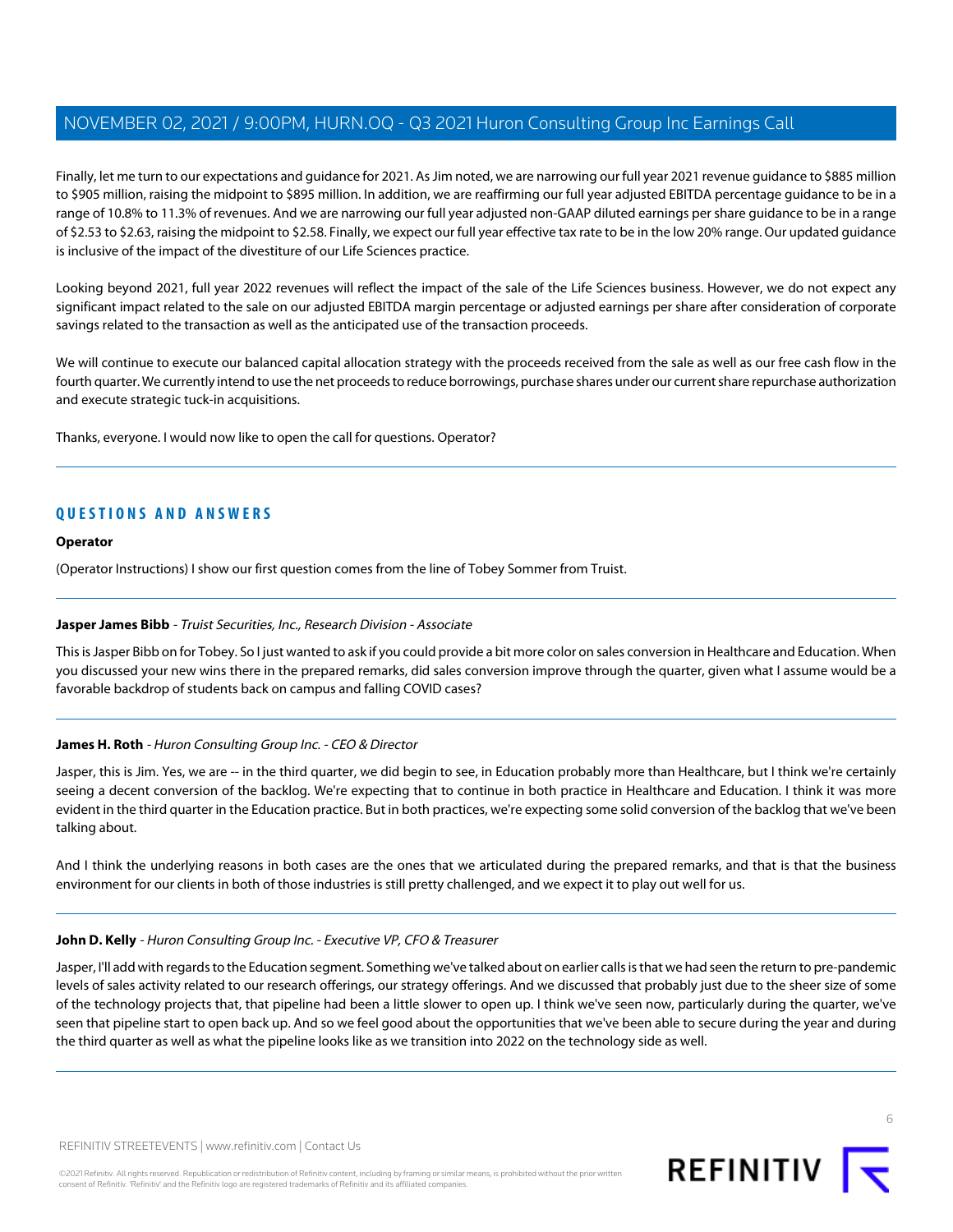#### **Jasper James Bibb** - Truist Securities, Inc., Research Division - Associate

Yes, that's great. And then the third quarter saw a pretty significant head count growth through to September. What was driving that? Was there a group hire in there? Or is that just your new graduates joining the company? Any color would be great.

#### **John D. Kelly** - Huron Consulting Group Inc. - Executive VP, CFO & Treasurer

It's really a mix. It wasn't as much a group hire, I would say, Jasper. It's definitely much more organic hiring. So you do have some new hires, campus hires, as you referred to, but it's also been experienced hires. And really, that growth, we've seen it across the business, Healthcare, Business Advisory and Education. And I would suggest that in all 3 of those segments, that Healthcare growth is reflective of some of those trend lines that we've seen in the pipeline that we discussed.

#### **Jasper James Bibb** - Truist Securities, Inc., Research Division - Associate

Okay. Last question for me. On a segment level, you talked about demand for the core P&I or S&O practices in Healthcare and Education, but we're still 400 basis points below 2019 utilization in the quarter. So what practices like in each segment would you say are still dragging on that overall utilization figure at this point?

#### **James H. Roth** - Huron Consulting Group Inc. - CEO & Director

Is your question about Healthcare or Education?

#### **Jasper James Bibb** - Truist Securities, Inc., Research Division - Associate

Just across the business, what kind of practices are keeping utilization down for the entire company?

#### **James H. Roth** - Huron Consulting Group Inc. - CEO & Director

Yes. So I would say, in Education, as John was just indicating, in our kind of ERP area, we knew, as we've been saying all along, that, that was going to be a little bit slow in picking up. We are seeing those conversions come through. We made the comment back in 2020 that we knew -- we felt strongly that this day would come when demand would be pretty robust and that we would be -- had we made decisions of our head count back then, we would have had trouble meeting demand right now. And so we -- the fact that we held on to those people, which is absolutely the right thing to do, is now turning out to be a smart thing because the demand is picking up very nicely, but the utilization -- the lower utilization in our historical norms as a result of the fact that we have held on to business -- people while the business was picking up. And that's frankly true in Healthcare as well.

I think, in both cases, if you look at the last 9 months of 2021, you'll see that our utilization was less than our historical averages, certainly in 2019 and before that. And really, what that was, was just some excess capacity that we knew would be needed when the markets began to pick up. The markets are clearly picking up, and I think you're going to start seeing some changes in those utilization amounts in this quarter and beyond.

#### **John D. Kelly** - Huron Consulting Group Inc. - Executive VP, CFO & Treasurer

Yes. I'll just add, Jasper. In addition to that, that bigger picture perspective from Jim, as we referenced on the Healthcare side, there were a couple of projects that got going a little bit later during the quarter than what we had initially anticipated. So that created a little bit of a lower utilization pocket during the quarter. And then as Jim was referring to, both in Education and really within particularly the technology businesses within the Business Advisory segment, when you see that head count growth that you see in the numbers and you see that coming through during the quarter, there's just a natural amount of time there to get new hires trained and simulated before there's really just a ramp before they get going



7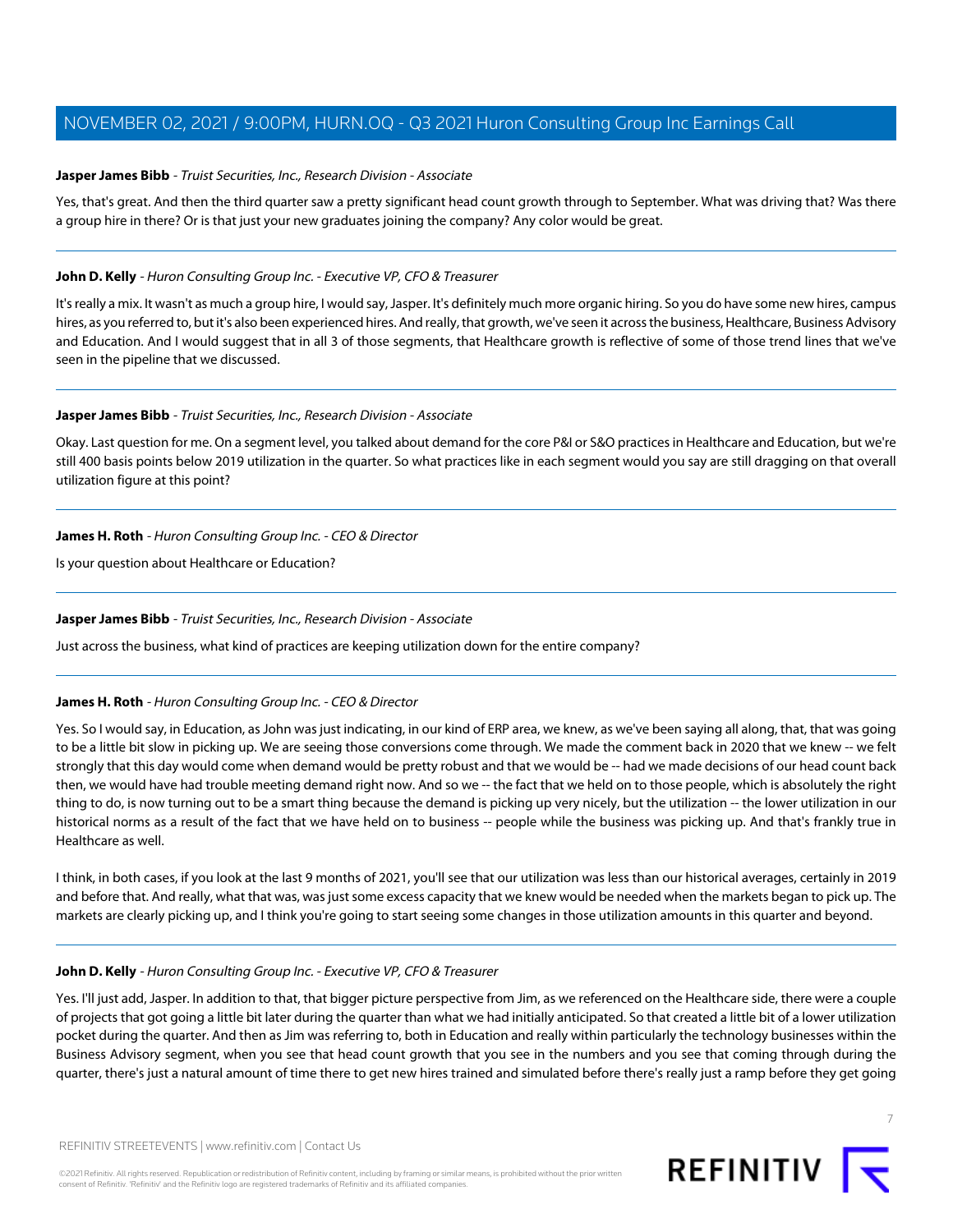on billable projects. And so I think you're seeing some of that too with such high hiring volumes. Some of that ramp impact was a little bit of a dampener on utilization during the quarter.

#### **Operator**

<span id="page-7-0"></span>I show our next question comes from the line of Andrew Nicholas from William Blair.

#### **Andrew Owen Nicholas** - William Blair & Company L.L.C., Research Division - Analyst

The first one, I actually think that I asked something quite similar last quarter, but I think it's still topical, and that's just with respect to the hiring environment. You hear a lot about wage pressures, difficulty opening -- finding staff or consultants for open positions. So I just wanted to get your temperature on that dynamic within the business and really the extent to which the tightening labor market is having any impact on your hiring, whether it's to date or even your expectations for next year.

#### **James H. Roth** - Huron Consulting Group Inc. - CEO & Director

Andrew, this is Jim. Yes, it's a real thing. I mean there's no question about it. I think we talk to our clients, we talk to our competitors, and this is a real thing. It's just -- I wish it was otherwise, but it's not. There is a tightening in the labor market. There is the transition that we've all been reading about. And is it affecting us? Yes, it is. Is it -- if you compare our turnover, for example, to 2020, it's higher, obviously, this year than it was last year, which I think is true across the board.

If you even out the last 2 years, our turnover has been about the same. But the hiring market is the one where -- I mean we are able to get people, that's not an issue. There is some price, there is some compensation pressure, there's no question about that. But I think it's all up for us. It's all still within the reasonable range of what we've planned for and considered, and so it's there. It's not having 0 impact, but it's not the biggest impact for us that we're worried about.

We feel -- we go back, we talk about this all the time. We are -- we have a very strong and good culture here. I think people know about that. And when they -- we try to recruit into this business, people really know and understand that we have something different here and that people want to have a -- want to work in that kind of environment. So we're very proud of that. I think that culture, which is always important, becomes hugely important at a time like this when people are making decisions that have different options to choose from.

So a long way of saying it is having an impact, but I think it's not so material that it's going to -- we're not -- it's not dramatically affecting our financial results nor our ability to meet the market demand in any significant way.

#### **John D. Kelly** - Huron Consulting Group Inc. - Executive VP, CFO & Treasurer

Maybe I'll just add to that, Andrew. From a margin perspective, to Jim's point, I think in the long run, we think it will all fit within the parameters of our margin objectives. I think in the short run, when we look across the landscape, the tightening labor market, that's not just a Huron thing, I think we see that across all the professional services firms that we talk to. And so understanding that, we do expect that to eventually flow through to pricing on the pricing side, but that just doesn't happen overnight.

And so the reality is it will take a little bit of time for that to flow through pricing. A lot of the revenue that we're working now was sold in earlier periods. We have existing agreements. And so it will sequence in over time, and you'll start to see some of the firming on the other side, on the pricing side. So I think that's why we view it to be, in the short term, a little bit of a headwind to our margin expansion, but we're more optimistic in the longer term.

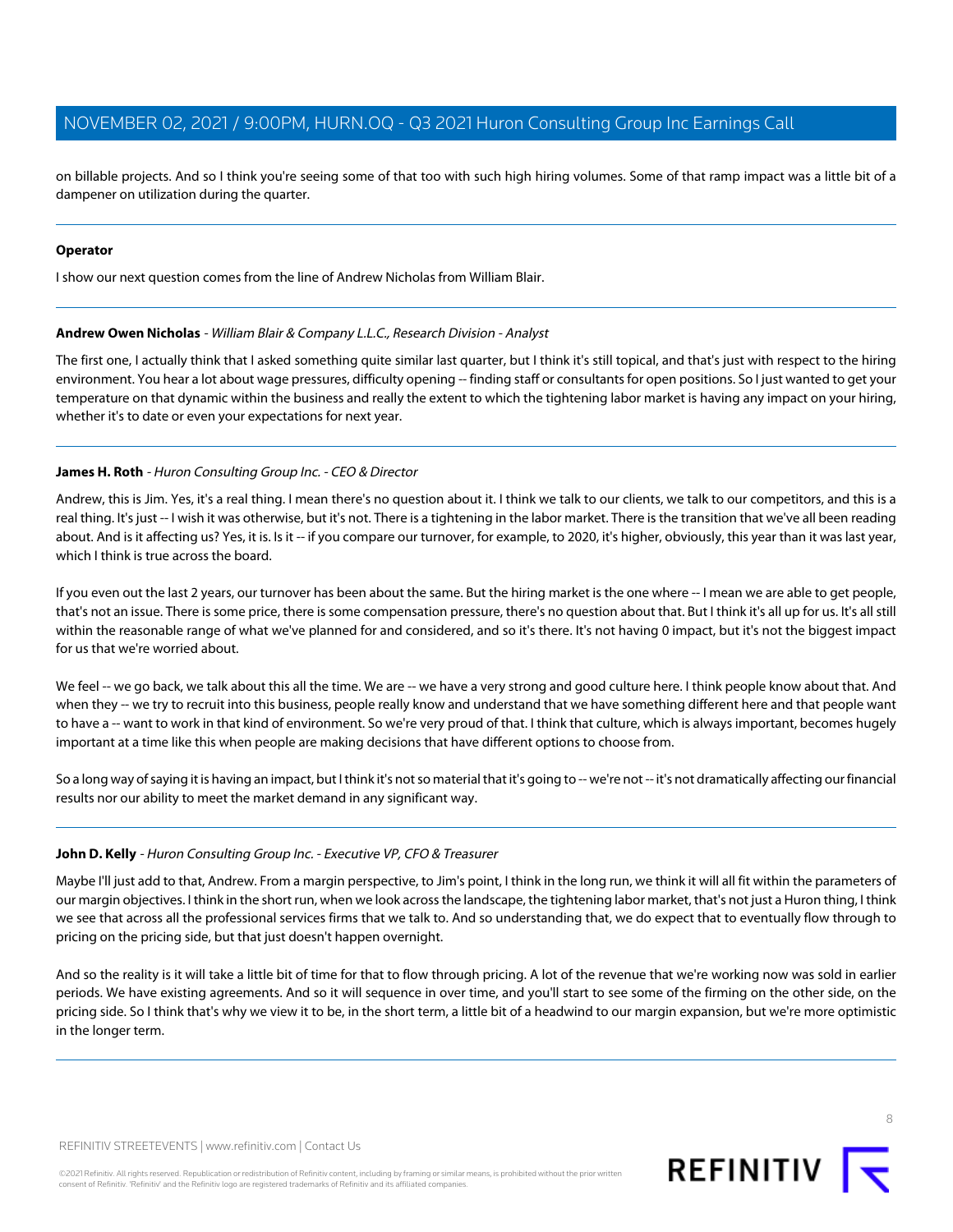#### **Andrew Owen Nicholas** - William Blair & Company L.L.C., Research Division - Analyst

That's helpful. And then for my follow-up, a bit of a bigger picture question. Jim, I think you mentioned in your prepared remarks that the Life Sciences divestiture was at least in part due to -- or was a result of a 5-year strategy process or planning exercise. And I was just wondering if there's any other kind of major takeaways from that exercise or from that process that you'd be willing to share just thinking about as this company continues to evolve over the next several years?

#### **James H. Roth** - Huron Consulting Group Inc. - CEO & Director

Yes, Andrew. So yes, I mean, our strategy process is really -- is still -- we're still working through it. But I mean we're still going to continue to focus on our core industry verticals, which have been really helpful. We have, as we've indicated, a very strong technology base that we are very -- I think is in very much in demand in the market right now. And so I think our ability to apply our strategy and operations and technology business to those industry verticals that we're the strongest in, I think, is going to be a major part of our go-forward strategy for the next 5 years.

We look at the industries that we serve and there are -- there's plenty of room for growth and expansion in terms of kind of our ability to serve those businesses. It's clearly a competitive environment out there for us, and so we recognize that. So every time we go to bat, we ask ourselves the question, what's our right to win, and we focus very clearly on making sure that we have a very good answer for that when we try to serve our clients.

I think in, right now, among our big industries, obviously, health care and education, but also financial services and energy and oil and gas are among some of the ones that we have very strong presence in right now. We're very deep on relationships in those businesses and that we anticipate in our strategy to continue to focus on those. And we will continue to very much focus on the strength and depth of our technology competencies to be able to deliver to those industries as well. So collectively, I think it's going to be applying our industry focus with new technology capabilities. And we're very confident that's going to lead us to the growth and margin improvement that we're looking for.

#### <span id="page-8-0"></span>**Operator**

(Operator Instructions) I show our next question comes from the line of Kevin Steinke from Barrington Research.

#### **Kevin Mark Steinke** - Barrington Research Associates, Inc., Research Division - MD

Just kind of looking out over the next several quarters and maybe into 2022 here. I know you're not providing guidance at this time for next year, but I'm just trying to frame up how we should think about margins moving into next year and margin expansion, given the growth in your technology services which tend to blend in at a little bit lower margin. And then are you seeing additional travel expenses coming back that we should think about being a meaningful factor going into next year? And we talked about wage inflation, too. So just can you maybe frame that up as we kind of think about margin expansion in the near term and also longer term?

#### **John D. Kelly** - Huron Consulting Group Inc. - Executive VP, CFO & Treasurer

Sure. Sure, Kevin. This is John. And just to give a little context, we said at the beginning of the year that we expected it to really be a 2-year process to get our margin levels back to what we saw prior to the pandemic, so think in that 12% range. Meaning, that we would expect to be at 12%-plus level really in full year 2022. And so while, to your point, we're not giving guidance on next year and our operating plan is still being developed, we believe that scenario is still very much intact.

We've been adding heads to fuel growth, but we expect utilization of those heads to return to historic levels in 2022. Obviously, in 2021, we were below those historical norms for most of the year as we ramp back up from the pandemic. But beyond utilization, as our combined technology businesses start to reach increasing levels of scale, we believe that there will be significant margin enhancement opportunities related to a few

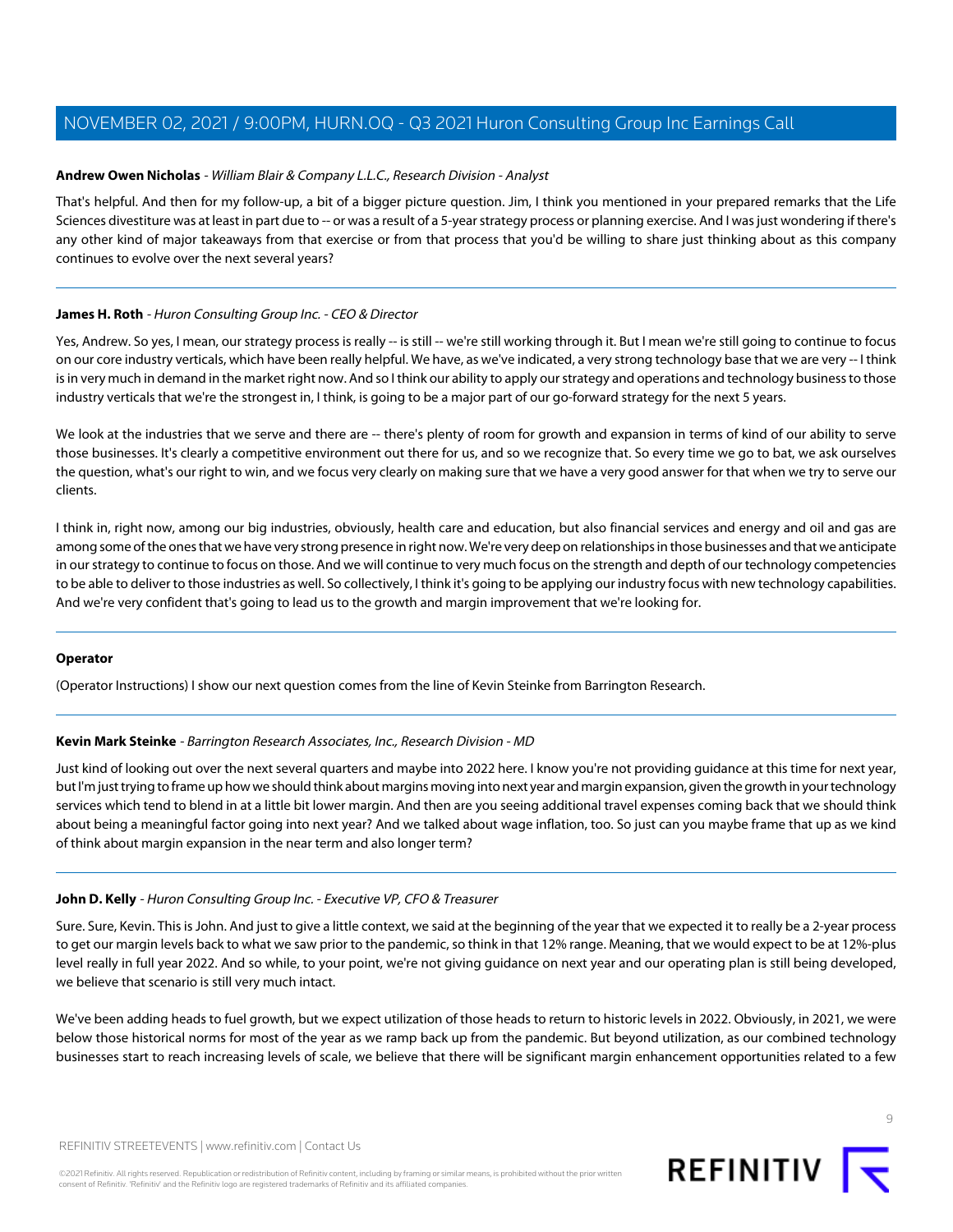factors: our global delivery capabilities, efficiencies from automation and accelerators that we develop for our offerings, particularly with -- in our core industries that Jim referenced; increased SG&A efficiency; and then the firming client pricing market that I referred to earlier.

So now, an embedded headwind, I guess, when you think about those positives is the wage pressure that we talked about a little bit earlier. But overall, when we look at the opportunities from the scale, from the technology business, we're very encouraged about the trend lines that we see moving forward to expand even beyond that 12% as you start to get past '22 into 2023. So that's kind of the bigger picture view that I'd give you on that, Kevin.

#### **Kevin Mark Steinke** - Barrington Research Associates, Inc., Research Division - MD

All right. That's helpful. So are your people getting back on the road more? How much do you think travel expenses come down over the long term relative to where they were before? Or do they? I mean what's -- kind of what's the model look like going forward with regards to travel?

#### **John D. Kelly** - Huron Consulting Group Inc. - Executive VP, CFO & Treasurer

So we -- as a reminder, the majority of our travel is really billable to our clients. And so the majority of the travel doesn't necessarily flow through to our bottom line because we're typically reimbursed for it. But as a point of reference, we probably had about \$2 million more travel this quarter than we did a year ago at this time. So we're already seeing some of that pick up. And some of the year-over-year margin expansion that we had this quarter was already net of an increase about \$2 million for the quarter. So I would expect -- I think our modeling and our expectations are is that, that is going to continue to ramp, particularly as we get into next year.

But in the context of some of the other factors that I provided, I think that we see a greater upside opportunity to expand our margins and kind of that element of expenses, which we think we'll be able to absorb via some of the margin-enhancing opportunities that I referred to.

#### **Kevin Mark Steinke** - Barrington Research Associates, Inc., Research Division - MD

All right. Good. When we think about -- you mentioned just some delayed project start-ups related to the Delta variant. How much of a headwind should we think about that having been in the third quarter? And does that largely come back or start up then in the fourth quarter?

#### **John D. Kelly** - Huron Consulting Group Inc. - Executive VP, CFO & Treasurer

Kevin, that was probably low-single digit million in terms of what the impact on the Healthcare business was during the third quarter. And our expectation, based on what we see now is that the majority of that will be out of the system by the time we get to the fourth quarter.

#### **Kevin Mark Steinke** - Barrington Research Associates, Inc., Research Division - MD

Okay. Great. And then should we think about -- I don't believe you've disclosed it, but proceeds from the Life Sciences divestiture, is that kind of -should we think about it in line with the revenues the business generated? Or any other kind of yardstick we can use to think about that?

#### **John D. Kelly** - Huron Consulting Group Inc. - Executive VP, CFO & Treasurer

Yes. So we haven't disclosed, and we're not going to disclose the specifics around the sale price, but I think a revenue metric is a good way to think about it. And the valuation that we're able to get was accretive in terms of our revenue multiple.



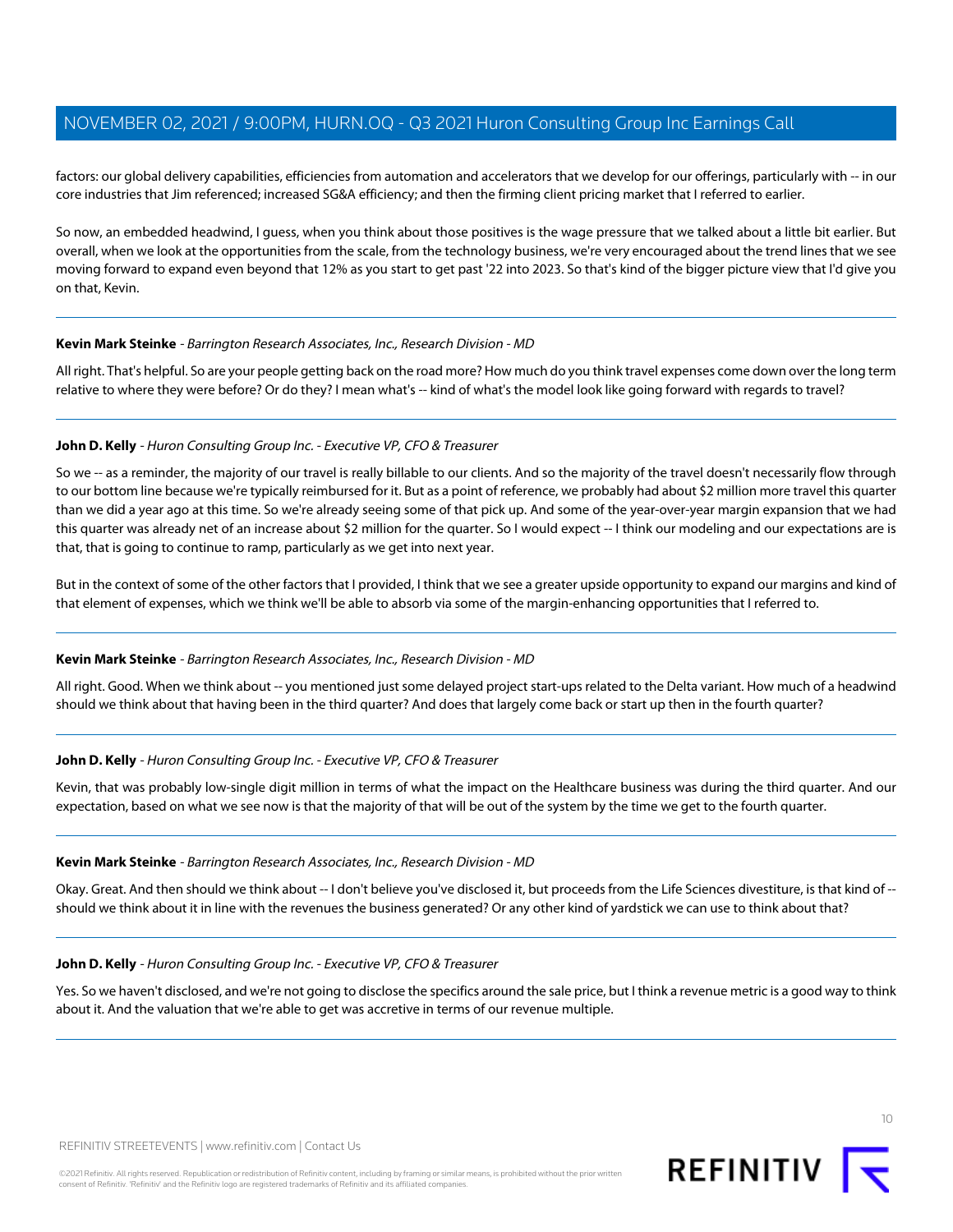#### **Operator**

I show our next question comes from the line of Josh Vogel from Sidoti.

#### <span id="page-10-0"></span>**Joshua David Vogel** - Sidoti & Company, LLC - Analyst

Looking at digital tech and analytics, I know it's a big chunk of the BA business. And John, you gave some color here already. I guess I was just a little surprised though by the segment's margin compression given that you saw 20% growth in those types of offerings. Can you just remind me like what the margin profile is on that work relative to other nondigital tech and analytics-related offerings? I know distress was a big piece last year. Just some color around that, please.

#### **John D. Kelly** - Huron Consulting Group Inc. - Executive VP, CFO & Treasurer

Sure, Josh. So when you think about the segment, the revenue composition of the segment is about half technology offerings. It's about 30% of our strategy business, and it's about 20% our distressed business in terms of revenue. And from a margin blend perspective for this year, we guided to around 20% margins. At this point, we're thinking it's going to be -- that, that was the original guide, was around 20%. At this point, we're thinking it will finish the year in the high teens.

And the technology part of that business has really been kind of mid- to upper teens. But that's also where we think we've got the greatest opportunity for margin expansion going forward. And a lot of those comments that I gave earlier on the terms of opportunities directly relate to that technology business. And we're confident with the scale we're getting in that business, with the industry differentiation we have, with the maturing of our offshore platform in India. We now have 1,000 employees supporting primarily that business in India. We think that there's going to be some nice opportunities for those margins to ramp up over the coming years. But that's where the current blend is. And then, of course, the strategy and distressed businesses blending higher to get to the overall kind of target average for the segment.

#### **Joshua David Vogel** - Sidoti & Company, LLC - Analyst

All right. Great. And I just have another one here. I understand it could fluctuate from quarter-to-quarter, but I want to get a hand on the Healthcare Managed Services employees. We saw Q3 revenue was down a couple of \$100,000 sequentially, but head count was up about 50. So what's the utilization rate there today? And do you feel fully staffed here? Or I guess another way to ask you, what's a good number that you're targeting, given the opportunities you see in the marketplace today? Is this a business staffed up to meet existing engagements only? Or ahead of new ones you see coming in the pipeline?

#### **John D. Kelly** - Huron Consulting Group Inc. - Executive VP, CFO & Treasurer

So right now, the team is busy with the projects that we have. So we don't really have any pockets of unutilized resources, at least not any material expense within that business. And that's a nice feature of that business is we think that we have the ability to ramp that business up depending on when those opportunities come through. So I think right now, I've described that team is busy. And we're actively in market seeking other opportunities, and we believe that it's an attractive offering to our clients. And when we get to that point, I think we've got the capacity to transition into new projects and start to ramp up the head count to really scale that business up as we need to over time. But right now, I would describe the head count in there with -- within reason as being rightsized for that amount of revenue that you see, Josh, coming through during the quarter.

#### **Operator**

Thank you. Seeing no more questions in the queue, I'd like to turn the call back over to Mr. Roth.



11